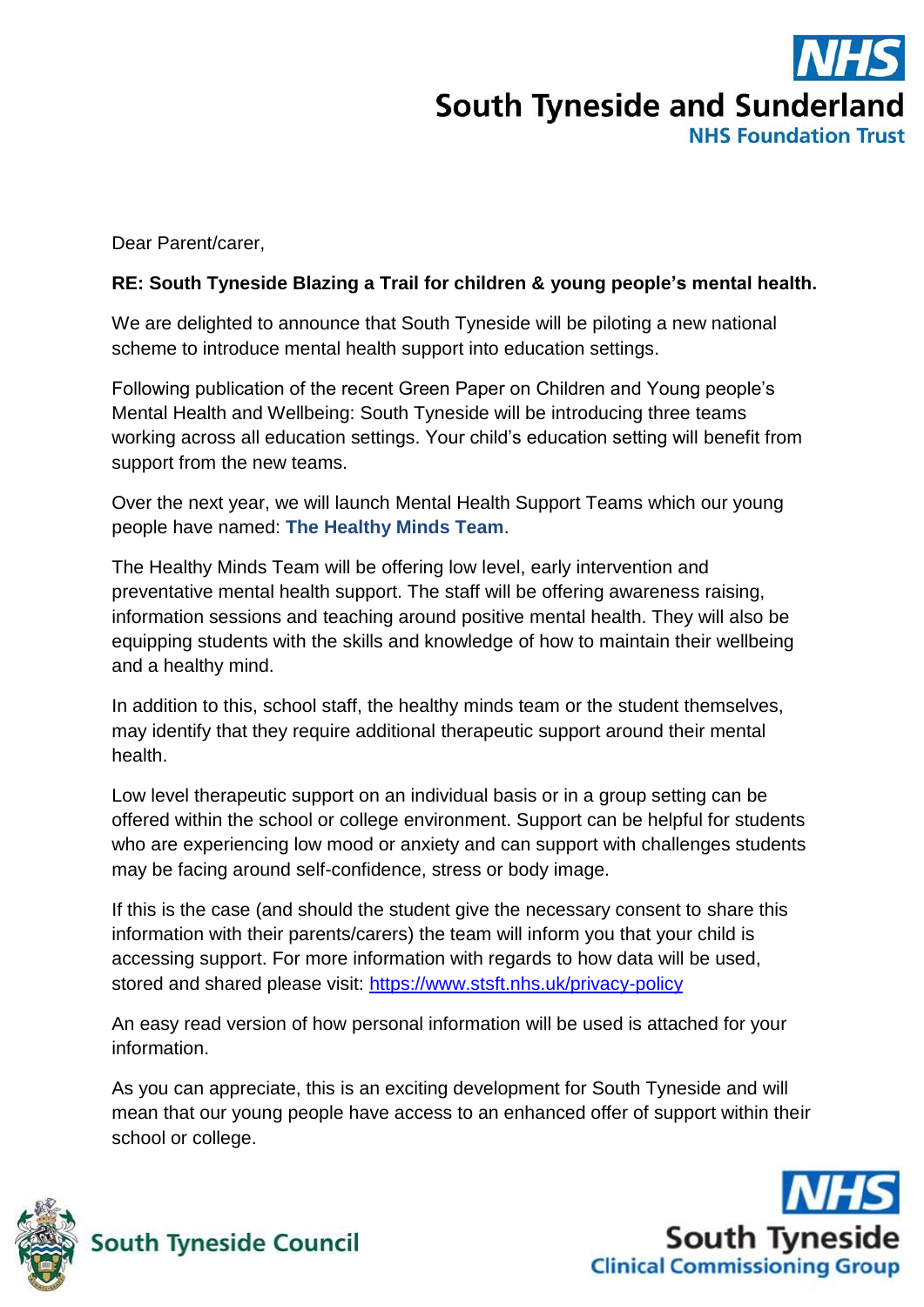

# **How Your Personal Information is used by South Tyneside and Sunderland NHS Foundation Trust**

## **Easy Read Version**

South Tyneside and Sunderland NHS Foundation Trust (CHSFT) is an Acute Hospital Trust that provides a range of acute inpatient healthcare services for the people living in Sunderland.

For more information see our website [http://www.stsft.nhs.uk](http://www.stsft.nhs.uk/)

STSFT is a registered Data Controller. Information Commissioner Office (ICO) registration number **ZA513650**

This Privacy Notice explains why we need, how we use and share your information, how we protect it and how long we will keep it. We will continually review and update this Privacy Notice to reflect changes in our services and feedback from service users, as well as to comply with changes in the law.

#### **Why do you need my information?**

As a patient, relative or carer, we need your information to be able to identify you and to ensure that we can give you the correct treatment. We need to keep a record of the treatment you have had and who has helped you.

The information we keep about you helps all the staff in the hospital or in the community who provide your care to ensure that you get the best possible care and treatment

## **What information do you hold about me?**

We will hold:

- Your name
- Your date of birth
- Your current and previous addresses
- The name and address of your nearest relative
- Information about your health problems
- Other information about you and your family and who you live with
- Your occupation
- What is important to you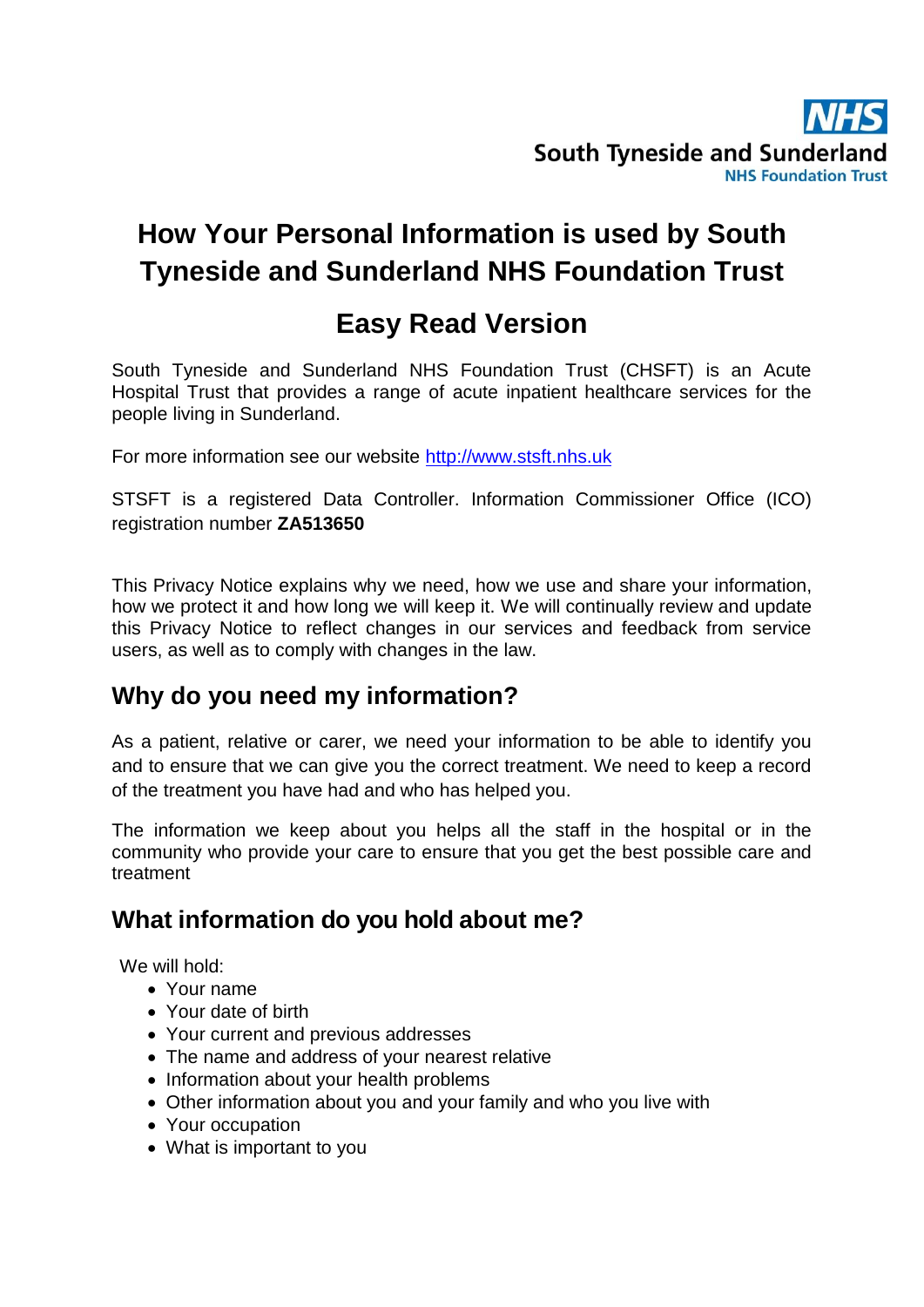## **How do you store my information?**

We keep your information in both paper records and on computers.

#### **How long will you keep my information?**

The law requires us to keep your information for set amounts of time after we have finished seeing you. This will be dependent upon the treatment you have had.

If you are an adult when we start seeing you, we will keep your information for 8 years from the date we last see you.

We keep records of pregnancy for 25 years after the birth of the last child.

If you are a child/young person, then we will keep your information until you reach the age of 25

Some records are kept longer than this depending upon what they are about. Please ask if you are unsure how long we will keep your records.

## **Who will you share my information with?**

We will share your information will all those who will provide you with care, including;

- Doctors
- Nurses
- Other hospitals
- Ambulance services
- Social workers
- Teachers
- Local councils
- Voluntary services
- Nursing homes
- Clinical Commissioning groups
- NHS England

We will always try to tell you who we will be sharing your information with.

#### **How do you make sure my information is safe and secure?**

We will use your information in a way that follows data protection laws and Trust policies and procedures.

Everyone working for the NHS must keep your information secure and only look at it when they are providing you with care and treatment.

We make sure that paper records are kept locked away when not in use.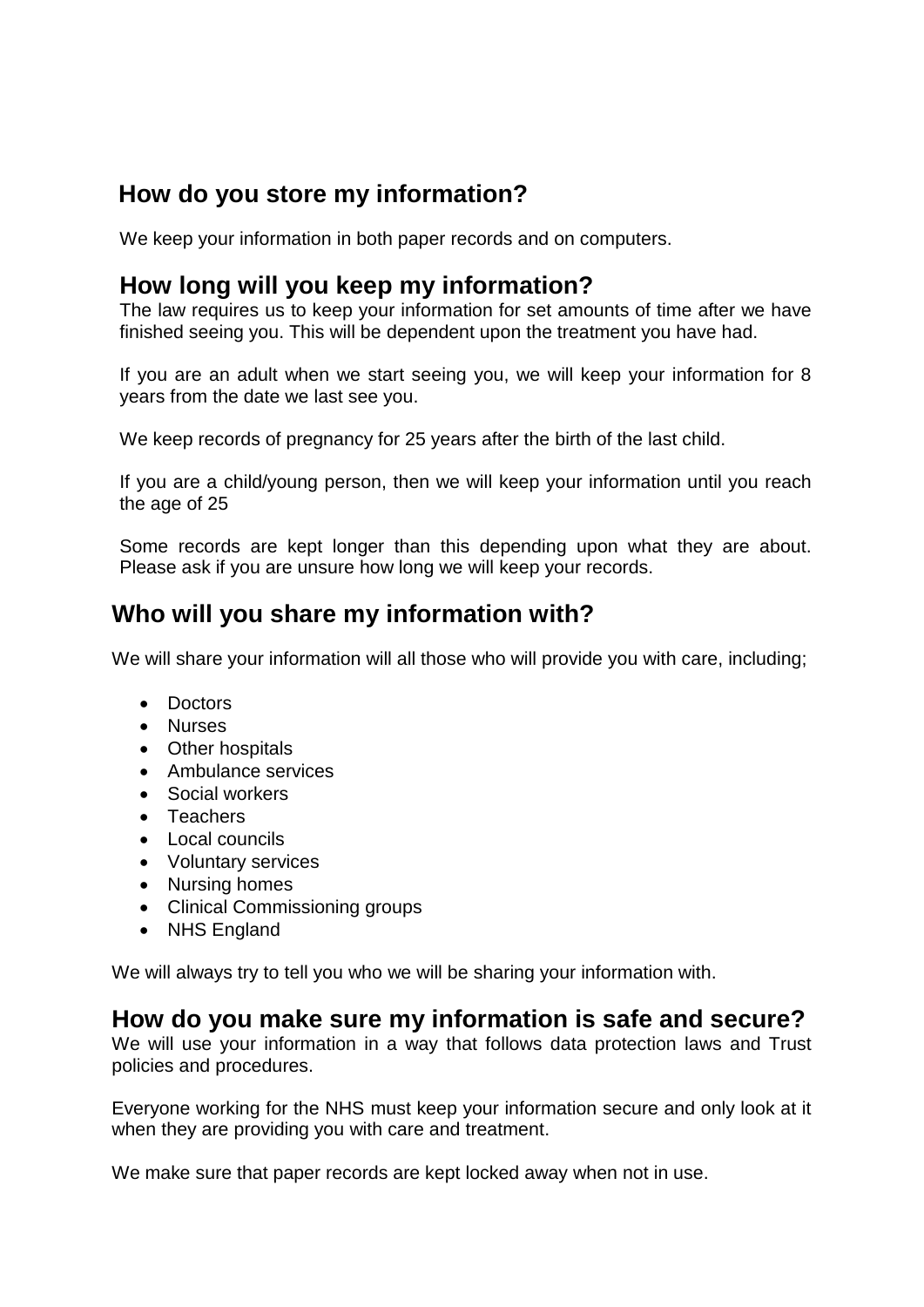We make sure that our computers do not let anyone see information about you unless they are the staff that are helping you.

## **How do you protect my privacy/confidentiality?**

We protect your information by following data protection laws:

- General Data Protection Regulation (GDPR) 2016
- Data Protection Act (DPA) 2018

## **Can I have a copy of my information?**

You can have a copy of the information we hold about you. There is no charge for the first copy we give you and we will give it to you within 30 days where we can.

If you have a lot of records, we may take a little longer but we will always tell you about this.

#### **To ask for a copy, please contact:**

#### **If you live in Sunderland**

Enquiries Office Medical Records Department South Tyneside and Sunderland NHS Foundation Trust Sunderland Royal Hospital Kayll Road **Sunderland** SR4 7TP

Or email: [accesstomedicalrecords@chsft.nhs.uk](mailto:accesstomedicalrecords@chsft.nhs.uk)

#### **If you live in South Tyneside or Gateshead**

Access to Records Team Medical Records Department Ingham Wing South Tyneside and Sunderland NHS Foundation Trust Harton Lane South Shields NE34 0PL

Or email: [accesstomedicalrecords@stft.nhs.uk](mailto:accesstomedicalrecords@stft.nhs.uk)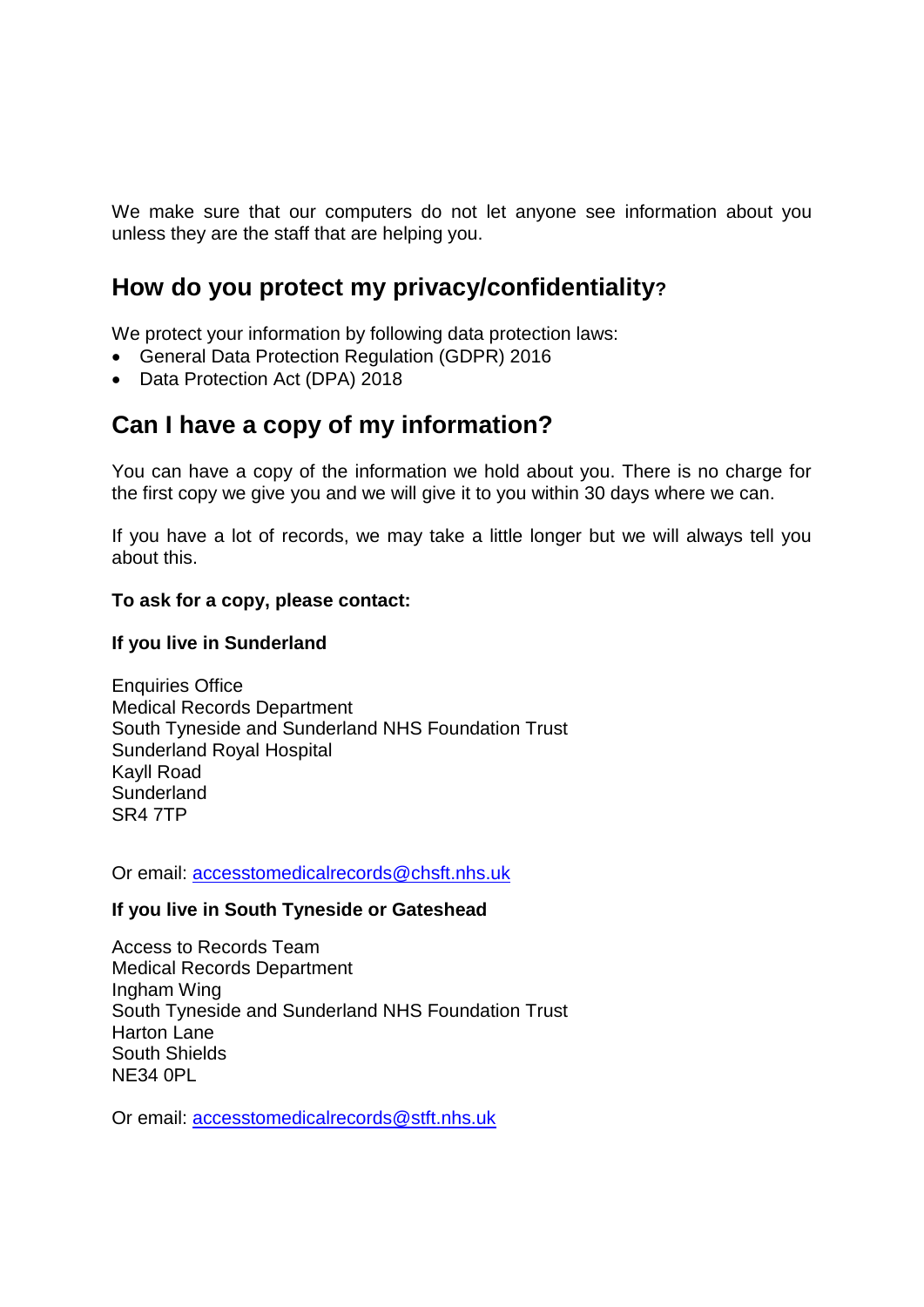## **Can I have my records changed if they are wrong?**

We must make sure that the information in your records is correct. If the information is factually wrong then we will change or remove it. However, if it is factually correct but you don't agree with it, we will not change it but we will ensure that the fact you disagree with it is recorded.

#### **Can I have my records deleted or destroyed?**

The Trust is required by law to keep records about you and the treatment we have given you. We can only delete or destroy these records if they have reached the end of the period that we have to keep them for, the record is factually wrong or we shouldn't have collected the information in the first place.

## **Can I ask you to stop using my records?**

You can ask us not to use your records for some purposes, such as training or research and we will not use them.

You can ask us not to share your records with others who would provide you with care, though this may impact on the care that they can provide and unless it is essential to share the information we will not share it.

## **Who should I contact if I have a question?**

If you have any questions about how the Trust uses your information please speak to the Doctors or Nurses or other staff providing your care.

You can also contact the Trusts Data Protection Officer or Caldicott Guardian

#### **Data Protection Officer**

The Trust's Data Protection Officer (DPO) is responsible for ensuring that the Trust complies with Data Protection legislation. The DPO is the person to contact if you would like to know more about how we use your information, require information in any accessible format or language or if (for any reason) you do not wish to have your information used in any of the ways described. Their contact details are:

James Carroll Data Protection Officer South Tyneside and Sunderland NHS Foundation Trust Room 264 Trust Headquarters Sunderland Royal Hospital Kayall Road **Sunderland** SR4 7TP